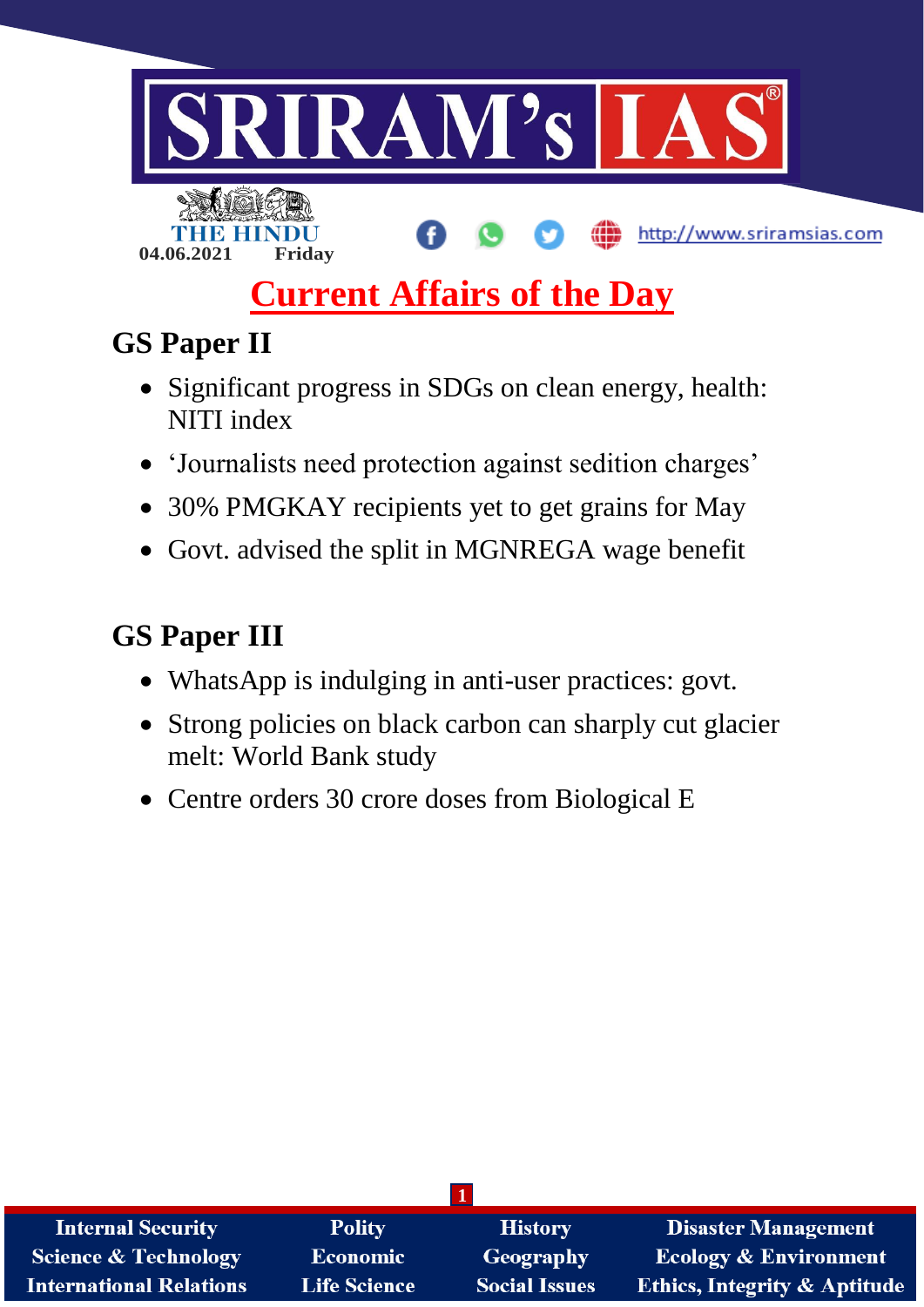

India saw significant improvement in the Sustainable Development Goals (SDGs) related to clean energy, urban development and health in 2020, according to the NITI Aayog's 2020 SDG Index. However, there has been a major decline in the areas of industry, innovation and infrastructure as well as decent work and economic growth.

#### **Highlights:**

- 1. Although the index shows improvement on the inequality SDGs, the NITI Aayog has omitted key economic indicators used to measure inequality in income and expenditure last year and given greater weightage to social indicators instead.
- 2. Kerala retained its position at the top of the rankings in the third edition of the index, with a score of 75, followed by Tamil Nadu and Himachal Pradesh, both scoring 72. At the other end of the scale, Bihar, Jharkhand and Assam were the worst performing States.
- 3. However, all the States showed some improvement from last year's scores, with Mizoram and Haryana seeing the biggest gains.
- 4. The NITI Aayog launched its index in 2018 to monitor the country's progress on the goals through data-driven assessment and to foster a competitive spirit among the States and Union Territories in achieving them.

#### **Inequality: Thrust on social equality**

- 1. The NITI Aayog Index shows some improvement in the SDG on inequality, but a look at the indicators used to assess this goal shows that the think tank has changed the goalposts.
- 2. In 2019, the indicators for inequality included the growth rates for household expenditure per capita among the bottom 40% of rural and urban populations, as well as the Gini coefficient — a measure of the distribution of income in rural and urban India.
- 3. Such economic measures have been omitted from the indicators used for this SDG in the 2020 edition of the Index. Instead, it gives greater weightage to social equality indicators, such as the percentage of women and Scheduled Caste/Scheduled Tribe representatives in State Legislatures and the

| <b>Internal Security</b>        | <b>Polity</b>       | <b>History</b>       | <b>Disaster Management</b>              |  |
|---------------------------------|---------------------|----------------------|-----------------------------------------|--|
| <b>Science &amp; Technology</b> | <b>Economic</b>     | Geography            | <b>Ecology &amp; Environment</b>        |  |
| <b>International Relations</b>  | <b>Life Science</b> | <b>Social Issues</b> | <b>Ethics, Integrity &amp; Aptitude</b> |  |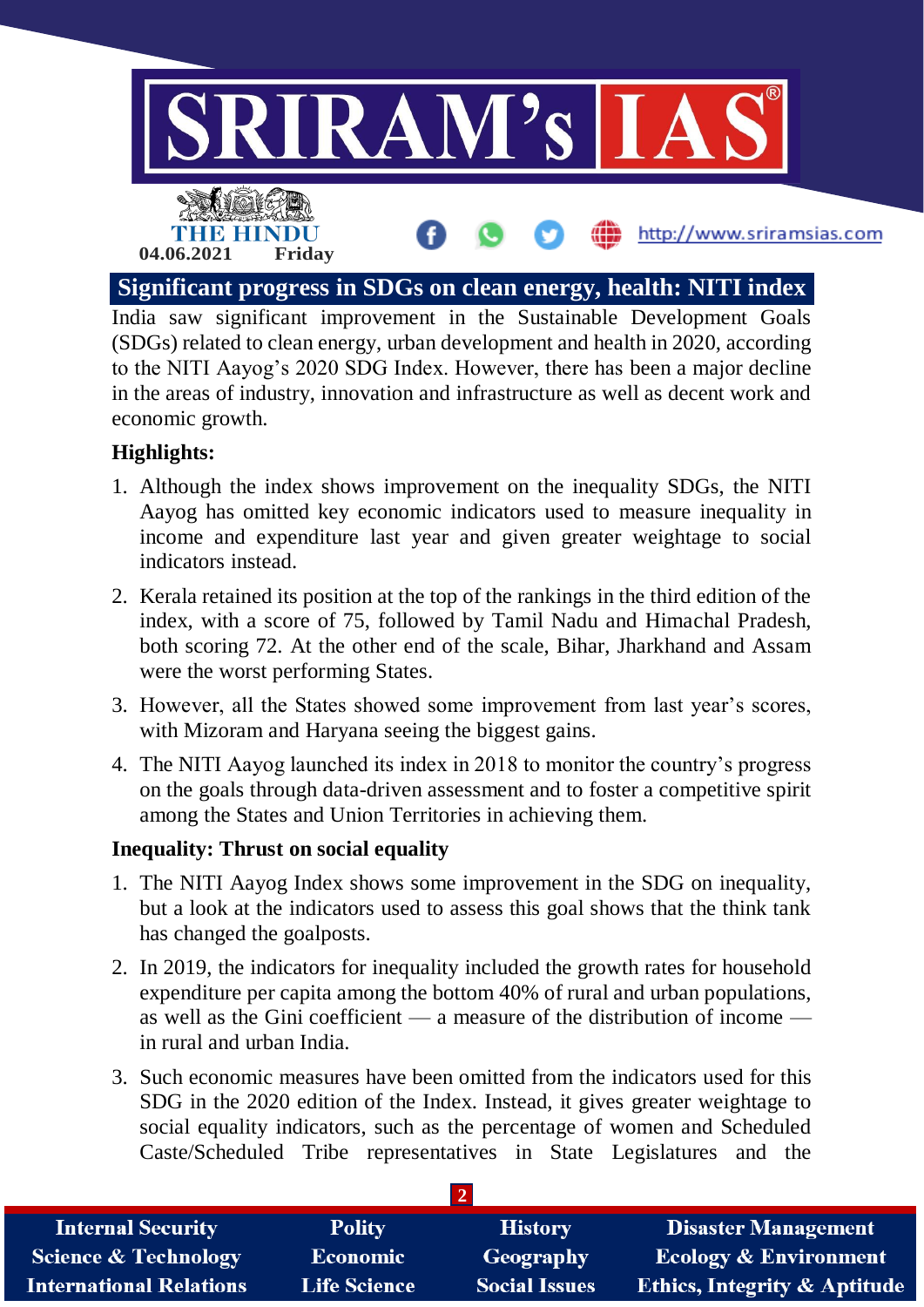



Panchayati raj institutions and the levels of crime against the SC/ST communities.

http://www.sriramsias.com

- 4. The only economic indicator this year is the percentage of the population in the lowest two wealth quintiles.
- 5. The SDGs that do deal directly with wages and industrial growth better reflect the fact that India's economy has taken a beating over the last year.
- 6. The country's score on the SDG related to industry and infrastructure dropped 10 points to 55, while the scores on decent work dropped three points to 61.
- 7. The Clean Water and Sanitation SDG also saw a five-point drop, despite flagship government schemes in this sector.
- 8. In a more welcome development, the SDGs on eradication of poverty and hunger both saw significant improvement.

#### **'Journalists need protection against sedition charges'**

- 1. The Supreme Court quashed a sedition case registered against a senior journalist and Padma Shri awardee Vinod Dua for his critical remarks against the Prime Minister and the Union government in a YouTube telecast, underscoring its 59-year-old verdict that "strong words" of disapproval about the ruling regime did not amount to sedition.
- 2. The court upheld the right of every journalist to criticise, even brutally, the measures of the government with a view to improving or altering them through legal means. The free speech of a journalist should be protected from charges of sedition.
- 3. The time is long past when the mere criticism of governments was sufficient to constitute sedition. The right to utter honest and reasonable criticism is a source of strength to a community rather than a weakness, the judgment said.
- 4. It upheld the spirit and intent of the 1962 Kedar Nath Singh verdict, which said, "Commenting in strong terms upon the measures or acts of government, or its agencies, so as to ameliorate the condition of the people or to secure the cancellation or alteration of those acts or measures by lawful means, that is to say, without exciting those feelings of enmity and disloyalty which imply excitement to public disorder or the use of violence is not sedition".

| <b>Internal Security</b>        | <b>Polity</b>       | <b>History</b>       | <b>Disaster Management</b>              |
|---------------------------------|---------------------|----------------------|-----------------------------------------|
| <b>Science &amp; Technology</b> | <b>Economic</b>     | Geography            | <b>Ecology &amp; Environment</b>        |
| <b>International Relations</b>  | <b>Life Science</b> | <b>Social Issues</b> | <b>Ethics, Integrity &amp; Aptitude</b> |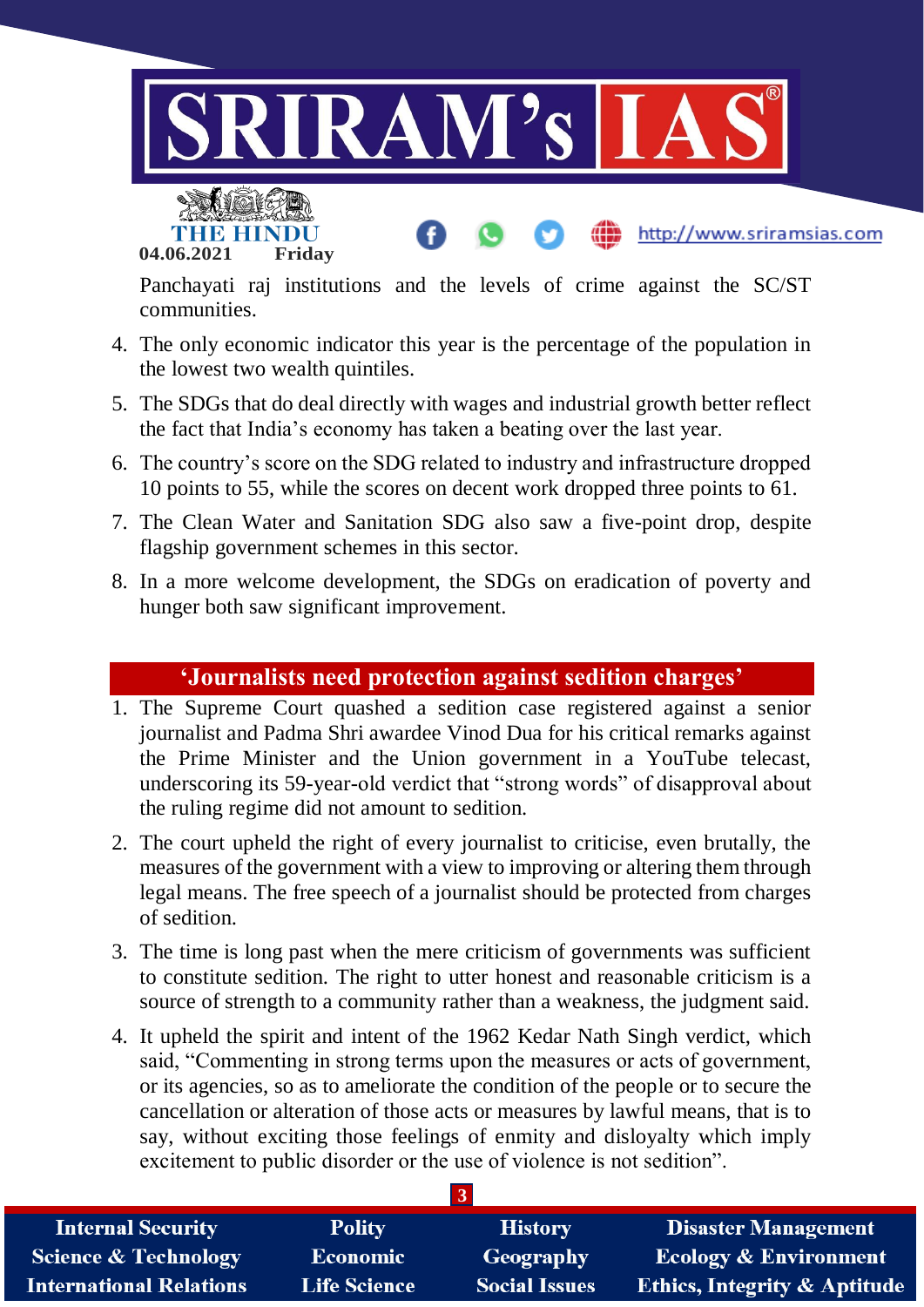

- 5. Justice Lalit declared, "Every journalist is entitled to protection under the Kedar Nath Singh judgment."
- 6. The 1962 judgment said Section 124A of the Indian Penal Code (sedition) was intended only to punish subversion of a lawfully established government through violent means.

#### **30% PMGKAY recipients yet to get grains for May**

- 1. Almost a third of all ration card holders are yet to get their free foodgrains allocation for May under the Centre's COVID-19 relief scheme, according to the Food Ministry.
- 2. The centre said it was up to the States to take further action on providing rations to migrants and others without ration cards in compliance with a Supreme Court order, indicating that the Centre does not intend to revive last year's scheme meant for these vulnerable populations.
- 3. Out of the 79.25 crore beneficiaries under the National Food Security Act (NFSA), only 55 crore have so far received their 5 kg per person quota of free wheat or rice under the Pradhan Mantri Gareeb Kalyan Anna Yojana (PMGKAY), which was announced to mitigate the economic distress caused by the pandemic. Thus, more than 30% have still not got their benefit.
- 4. The Centre issued an advisory to all States asking them to launch a special drive to issue ration cards to the most vulnerable sections of society, including migrant workers and street dwellers, noting that "some of the poor and needy people who do not have address proof may be finding it difficult to obtain a ration card".
- 5. An analysis of NFSA data shows that the only major States which have significant coverage gaps are Himachal Pradesh (23%), Madhya Pradesh (14%) and Gujarat (9%).
- 6. The Supreme Court had directed that migrant workers and poor people without ration cards should be provided with dry ration under the Atma Nirbhar scheme — which was implemented last year — or any other scheme found suitable by the States and Centre.

| <b>Internal Security</b>        | <b>Polity</b>       | <b>History</b>       | Disaster Management                     |  |
|---------------------------------|---------------------|----------------------|-----------------------------------------|--|
| <b>Science &amp; Technology</b> | <b>Economic</b>     | Geography            | <b>Ecology &amp; Environment</b>        |  |
| <b>International Relations</b>  | <b>Life Science</b> | <b>Social Issues</b> | <b>Ethics, Integrity &amp; Aptitude</b> |  |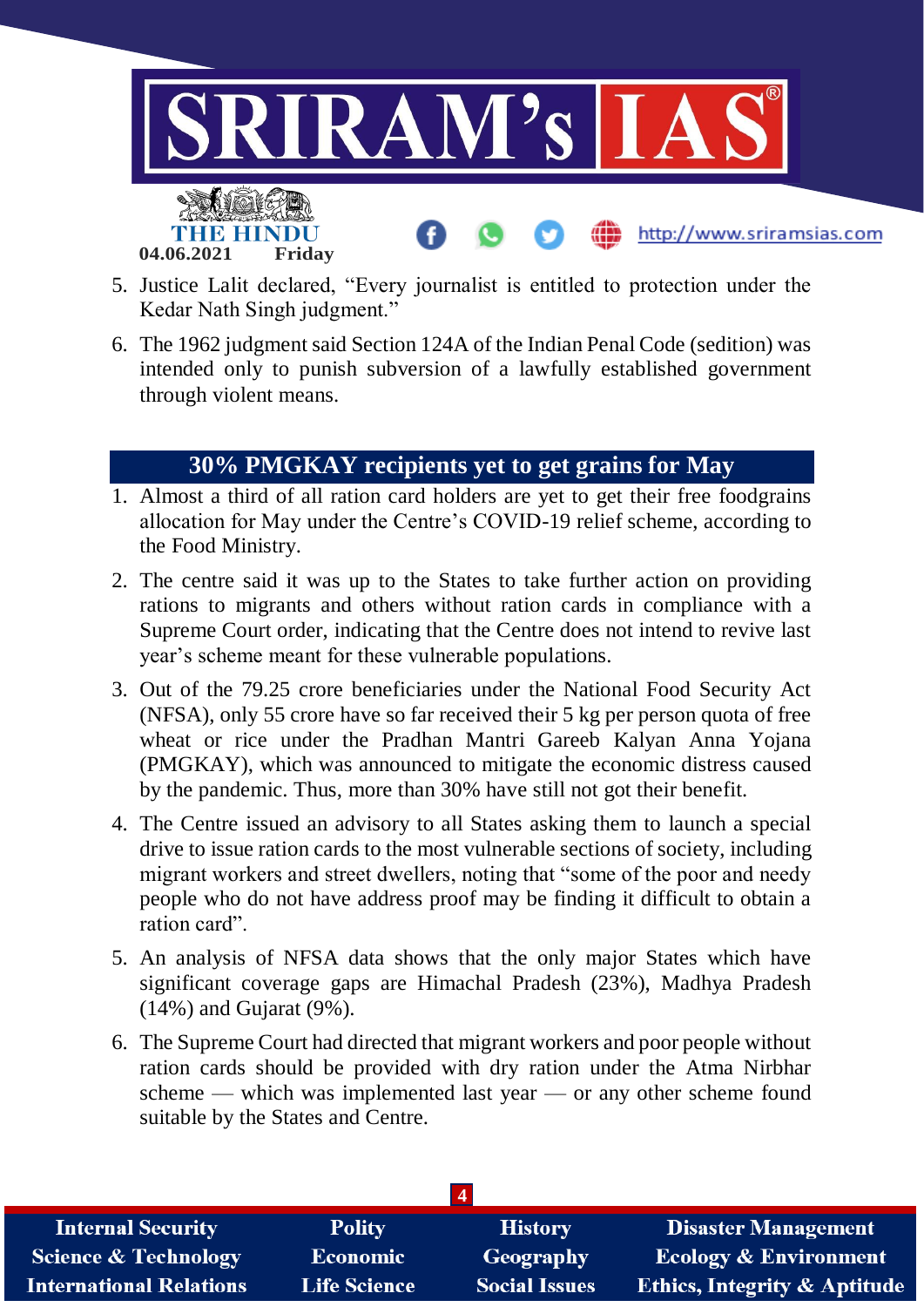

- 1. The decision to split the Mahatma Gandhi National Rural Employment Guarantee Act (MGNREGA) wage payments by caste categories was done on the advice of the Union Finance Ministry in order to assess and highlight the benefits flowing from budgetary outlay towards Scheduled Castes (SCs) and Scheduled Tribes (STs).
- 2. This should not cause any delay in wage payments or any changes for beneficiaries if processes were put in place correctly, and added that there was no plan to focus MGNREGA only on districts with high SC and ST populations.
- 3. Workers' advocates feared this move would cause unnecessary delays and complications in the payment system, and worried that it could lead to a reduction in scheme funding.
- 4. The measure was to a large extent aimed at highlighting what the Centre was doing for the SC and ST communities.

#### **WhatsApp is indulging in anti-user practices: govt.**

- 1. The Centre has informed the Delhi High Court that WhatsApp, the instant messaging app, was indulging in "anti-users practices" by obtaining "trick consent" from the users for its updated privacy policy.
- 2. The Ministry of Electronics and Information Technology, in an affidavit filed before the court, stated that WhatsApp was "bombarding" million of its existing users who have not accepted the updated 2021 privacy policy, with notifications on a daily basis.
- 3. The Ministry has urged the court to give a direction to WhatsApp to "desist from any action of 'pushing notifications' to existing users related to updated 2021 privacy policy".
- 4. The current notifications as being pushed by WhatsApp on its users whether existing or new is against the Competition Commission of India's [CCI] order. The CCI had called for an investigation into WhatsApp's new privacy policy.
- 5. Having considered the overarching terms and conditions of the new policy, the Commission is of prima facie opinion that the 'take-it-or-leave-it nature of privacy policy and terms of service of WhatsApp and the information sharing

| <b>Internal Security</b>        | <b>Polity</b>       | <b>History</b>       | <b>Disaster Management</b>              |
|---------------------------------|---------------------|----------------------|-----------------------------------------|
| <b>Science &amp; Technology</b> | <b>Economic</b>     | Geography            | <b>Ecology &amp; Environment</b>        |
| <b>International Relations</b>  | <b>Life Science</b> | <b>Social Issues</b> | <b>Ethics, Integrity &amp; Aptitude</b> |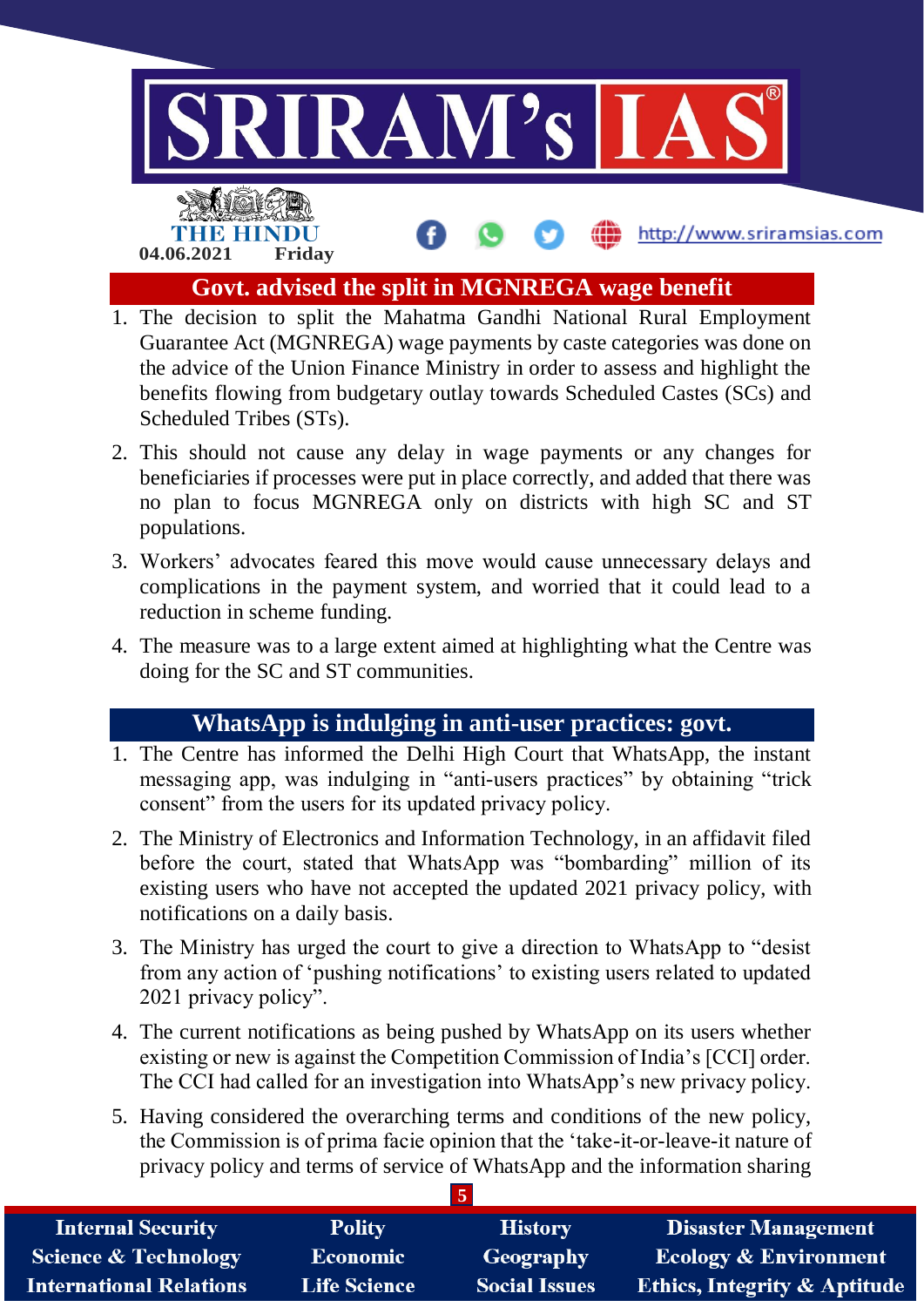

stipulations mentioned therein merit a detailed investigation in view of the market position and market power enjoyed by WhatsApp.

### **Strong policies on black carbon can sharply cut glacier melt: World Bank study**

- 1. Black carbon (BC) deposits produced by human activity which accelerates the pace of glacier and snowmelt in the Himalayan region can be sharply reduced through new, currently feasible policies by an additional 50% from current levels, a study by World Bank (WB) specialists have said.
- 2. The research covers the Himalaya, Karakoram and Hindu Kush (HKHK) mountain ranges, where, the report says, glaciers are melting faster than the global average ice mass.
- 3. Full implementation of current policies to mitigate BC can achieve a 23% reduction but enacting new policies and incorporating them through regional cooperation among countries can achieve enhanced benefits.

#### **Curbing Black Carbon:**

**04.06.2021 Friday**

- 1. BC is a short-lived pollutant that is the second-largest contributor to warming the planet behind carbon dioxide (CO2). Unlike other greenhouse gas emissions, BC is quickly washed out and can be eliminated from the atmosphere if emissions stop. Unlike historical carbon emissions, it is also a localised source with greater local impact.
- 2. Some of the ongoing policy measures to cut BC emissions are enhancing fuel efficiency standards for vehicles, phasing out diesel vehicles and promoting electric vehicles, accelerating the use of liquefied petroleum gas for cooking and through clean cookstove programmes, as well as upgrading brick kiln technologies.
- 3. However, with all existing measures, water from glacier melt is still projected to increase in absolute volume by 2040, with impacts on downstream activities and communities.
- 4. Regional integration and collaboration was one way to address the question of melting glaciers. Glacier melt produces flash floods, landslips, soil erosion, and glacial lake outburst floods.

| <b>Internal Security</b>        | <b>Polity</b>       | <b>History</b>       | <b>Disaster Management</b>              |
|---------------------------------|---------------------|----------------------|-----------------------------------------|
| <b>Science &amp; Technology</b> | <b>Economic</b>     | Geography            | <b>Ecology &amp; Environment</b>        |
| <b>International Relations</b>  | <b>Life Science</b> | <b>Social Issues</b> | <b>Ethics, Integrity &amp; Aptitude</b> |